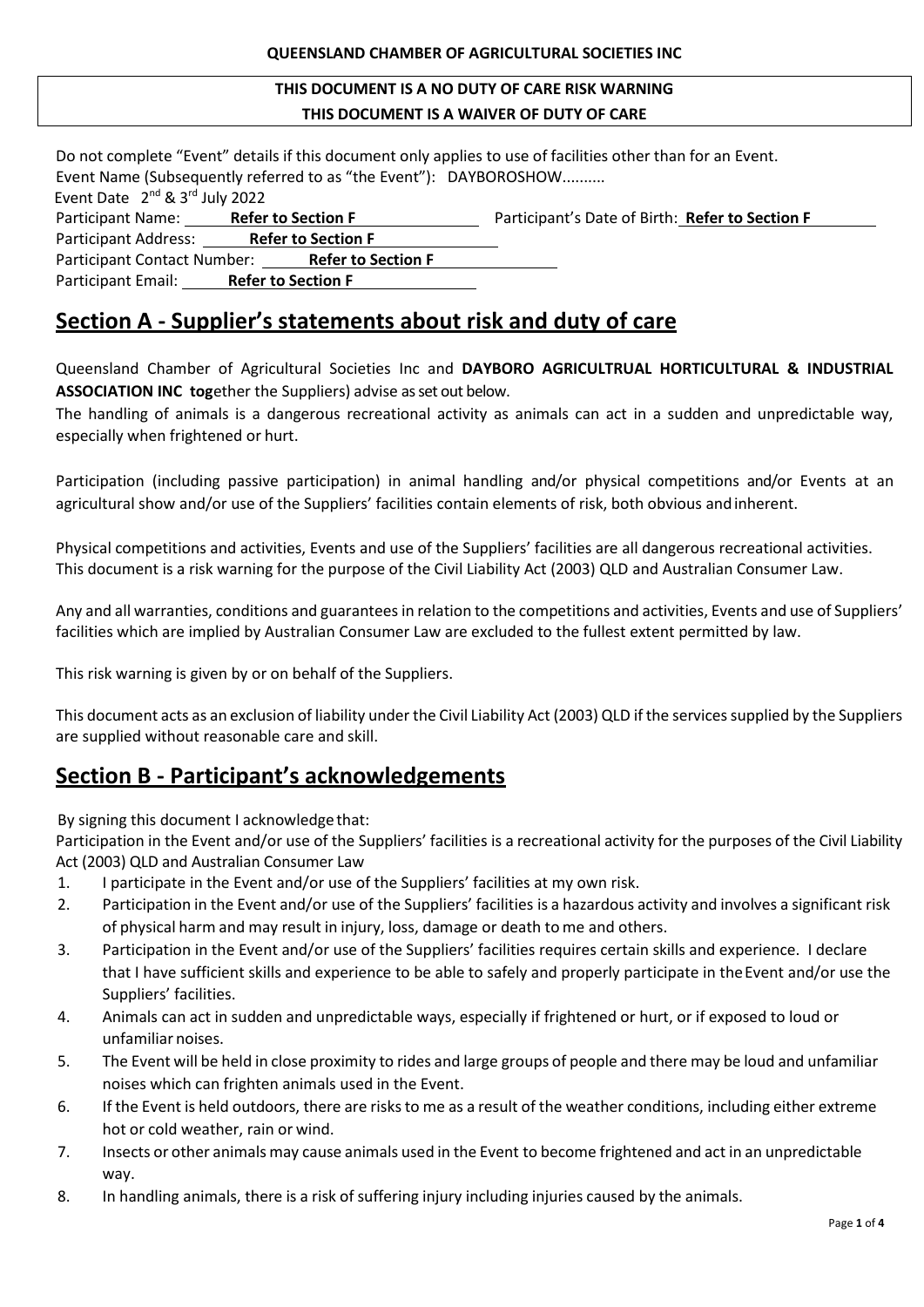- 9. I am responsible for ensuring that I have and will wear equipment suitable for my safety in my participation of the Event and/or in using the Suppliers' facilities.
- 10. I am responsible for the condition of any tools and equipment and ensuring that they are appropriate for the Event and/or in using the Suppliers' facilities.
- 11. I use the Suppliers' facilities, including for the Event entirely at my own risk, as I find them and with the prior acceptance of the risk of possible danger tome, both obvious andinherent.
- 12. At the time of participating in the Event and/or in using the Suppliers' facilities, I will not to any degree be under the influence of alcohol or illicit drugs.
- 13. I will not consume any alcohol or illicit drugs while participating in the Event and/or in using the Suppliers' facilities and agree that such use may result in my being excluded from the Event and/or from using the Suppliers' facilities with no entitlement to any refund of money paid to the Suppliers for entry.
- 14. I agree to be bound by the rules and guidelines of the Suppliers as varied from time to time.

# **Section C - Participant's acceptance of risk & no duty of care & waiver of rights**

- 1. I acknowledge and agree that my participation in the Event and any associated activities and/or my use of the Supplier's facilities is dangerous and may have obvious and/or inherent risks as a result of which personal injury (and sometimes death) may occur.
- 2. I acknowledge that my participation in the Event and any associated activities and/or my use of the Supplier's facilities carry with them a significant risk of physical harm.
- 3. I accept and assume all risks of personal injury or death in anyway whatsoever arising from my participation in the Event and any associated activities and/or my use of the Supplier's facilities.
- 4. I waive my individual right to sue the Suppliers for all claims I may have for such personal injury or death against the Suppliers in any way whatsoever arising from or in connection with my participation in the Event and any associated activities and/or my use of the Supplier's facilities.
- 5. If I suffer personal injury or death while participating in the Event and/or from my use of the Supplier's facilities, I will not hold the Suppliers, their employees or agents legally responsible for any personal injury or death I suffer.
- 6. I will not sue the Suppliers, their employees or agents for any claims, actions, costs, damages or liability.
- 7. I release the Suppliers and their employees from legal responsibility for the services I have been provided and/or activity I have participatedin, including the Event.

# **Section D – Signature (Please ignore and sign at Section F if using a Bulk Waiver)**

#### **Where the participant is 18 years of age or over:**

I agree that I have read and understood this waiver prior to signing it.

I acknowledge that the Suppliers have permitted me to participate in the activity the subject of this document in reliance on the matters acknowledged by me and the representations I have made in this document.

I agree that this waiver is governed in all respects by and interpreted in accordance with the laws of Queensland and Commonwealth of Australia where applicable.

I agree that everything in this document is binding on me and my heirs, next of kin, executors and administrators.

Signature:........................................................... Dated: …………………………………………

#### **Where participant is UNDER 18 years of age (to be completed by a parent or guardian):**

Participant's Date of Birth ..……………....……………………………………………………………….

I …................................................................................................................................ (insert parent/guardian name), being a parent or legal guardian of the above named participant, hereby consent to my child using the Suppliers' facilities and/or participating in the Event.

I confirm that I have read and understood and explained to the participant this waiver prior to signing it. I acknowledge that the Suppliers have permitted the participant to participate in the activity the subject of this document in reliance on the matters acknowledged by me and the representations that I have made in this document. I agree that this waiver is governed in all respects by and interpreted in accordance with the laws of Queensland and Commonwealth of Australia where applicable.

I agree that everything in this document is binding on me and my heirs, next of kin, executors and administrators.

Signature: ........................................................... Dated: …………………………………………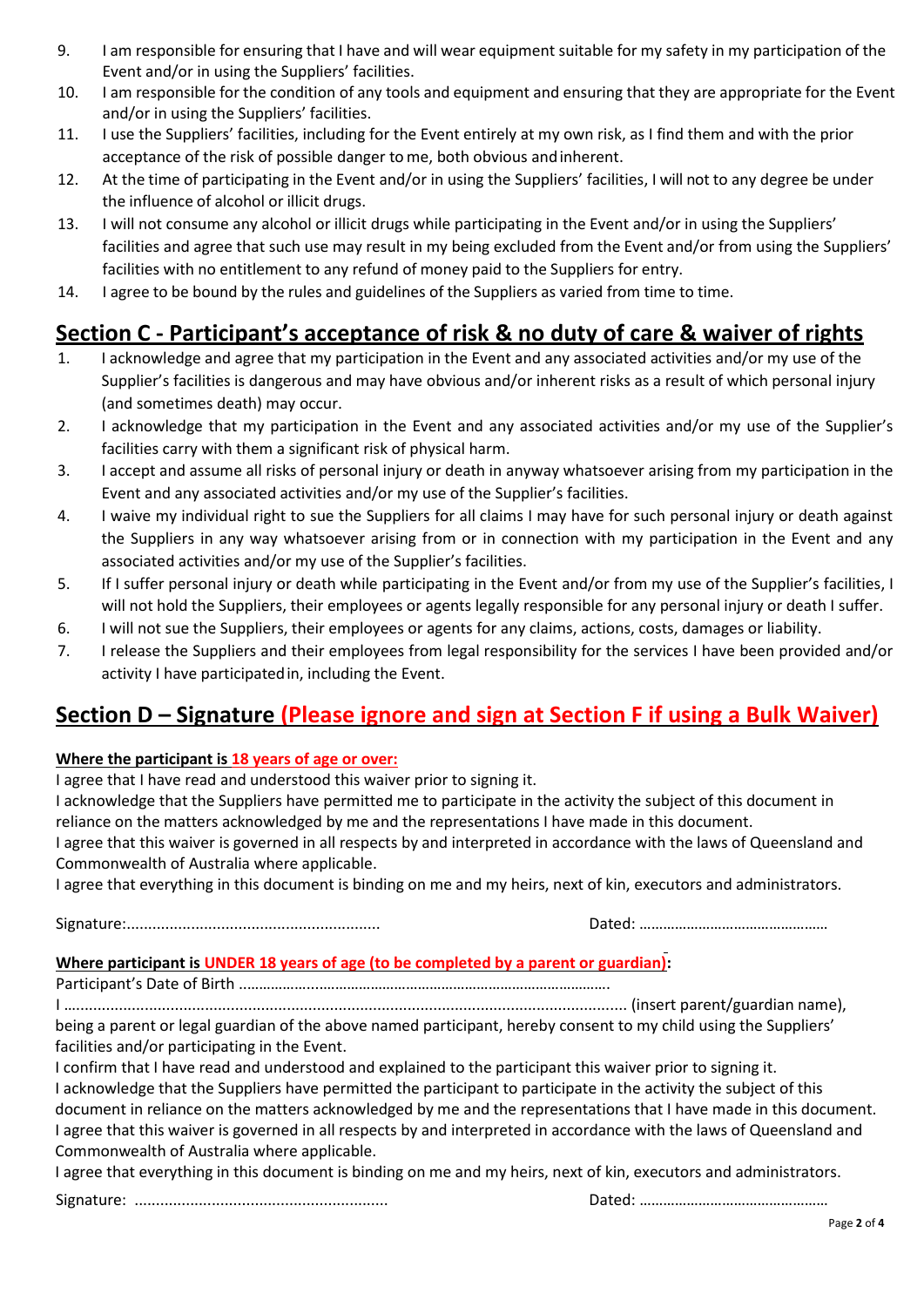# **Section E - Horse Details and Acknowledgement**

#### **If there are no horses in this activity then leave this Section Blank. If there are horses in this event then this Section MUST BE COMPLETED.**

| <b>Name of Horse</b> | <b>Owner's Name</b> | Microchip / Reg # or<br>Description (Sex, Colour,<br>Brand) | PIC No. | <b>Last Event</b><br>and Date | Signature and<br>Date |
|----------------------|---------------------|-------------------------------------------------------------|---------|-------------------------------|-----------------------|
|                      |                     |                                                             |         |                               |                       |
|                      |                     |                                                             |         |                               |                       |
|                      |                     |                                                             |         |                               |                       |
|                      |                     |                                                             |         |                               |                       |
|                      |                     |                                                             |         |                               |                       |
|                      |                     |                                                             |         |                               |                       |
|                      |                     |                                                             |         |                               |                       |
|                      |                     |                                                             |         |                               |                       |
|                      |                     |                                                             |         |                               |                       |
|                      |                     |                                                             |         |                               |                       |
|                      |                     |                                                             |         |                               |                       |
|                      |                     |                                                             |         |                               |                       |
|                      |                     |                                                             |         |                               |                       |
|                      |                     |                                                             |         |                               |                       |
|                      |                     |                                                             |         |                               |                       |
|                      |                     |                                                             |         |                               |                       |
|                      |                     |                                                             |         |                               |                       |
|                      |                     |                                                             |         |                               |                       |
|                      |                     |                                                             |         |                               |                       |
|                      |                     |                                                             |         |                               |                       |

I, the owner/rider/exhibitor of the above horse, declare that, to the best of my knowledge, it is fit and healthy and I agree that if found to be otherwise, it will not be allowed to compete at this event. If prior to the event, the health of the horse changes from the date of this declaration, I will inform the event organizer for their due consideration.